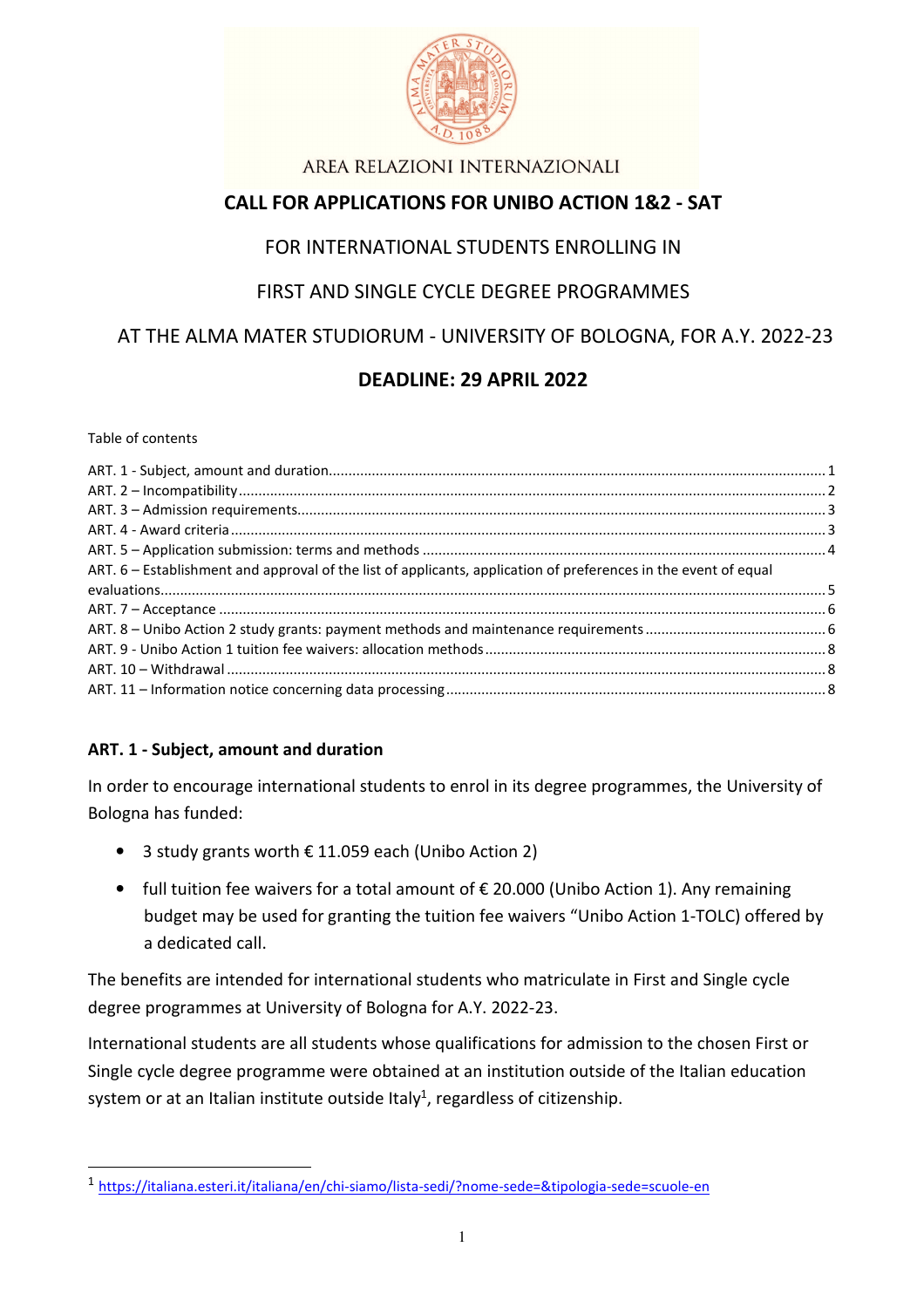

Matriculation is understood to mean the first enrolment in the first year of the degree programme. Enrolling in years following the first year, changing from one degree programme to another or transferring from one university to another, is not considered 'matriculation' (art. 4, 13, 14 of the Student Regulations, D.R. 464/2013).

Each Unibo Action 2 study grant is awarded for one academic year only and amounts to a total of €11.059, gross of all charges for the beneficiary's account.

Each Unibo Action 1 waiver is awarded for one academic year only. Students who are awarded the waivers must pay €157,64 in regional taxes, the duty stamp and insurance premium (amount subject to change).

The benefits cannot be awarded to students enrolling in multiple or joint programmes for which tuition fees have to be paid to a partner university, other than the University of Bologna.

The potential renewal of the benefits may only be possible through a specific call for applications.

### **ART. 2 – Incompatibility**

The Unibo Action 2 study grant cannot be combined with:

- 1. study grants/prizes issued by the University of Bologna for the same purpose (including UNICORE study grants, Unibo for Refugees prizes);
- 2. study grants issued under Erasmus Mundus Action 1 (now EMJMD);
- 3. study grants issued by the Regional Authority for the Right to Higher Education (ER.GO), by the Ministry of Foreign Affairs and International Cooperation (MAECI), by the Italian Agency for Development Cooperation (AICS), by the Collegio Superiore in Bologna; by CRUI to beneficiaries of international protection;
- 4. study grants awarded under international cooperation projects in which the University of Bologna collaborates;
- 5. study grants issued by foreign governmental bodies or institutions, on the basis of agreements with the University of Bologna, aimed at assisting the enrolment of international students at the University of Bologna.

Unibo Action 2 study grants cannot be combined with Unibo Action 1 tuition fee waivers.

Study grants and tuition fee waivers are compatible with other forms of study support funded by ER.GO (housing services, etc.).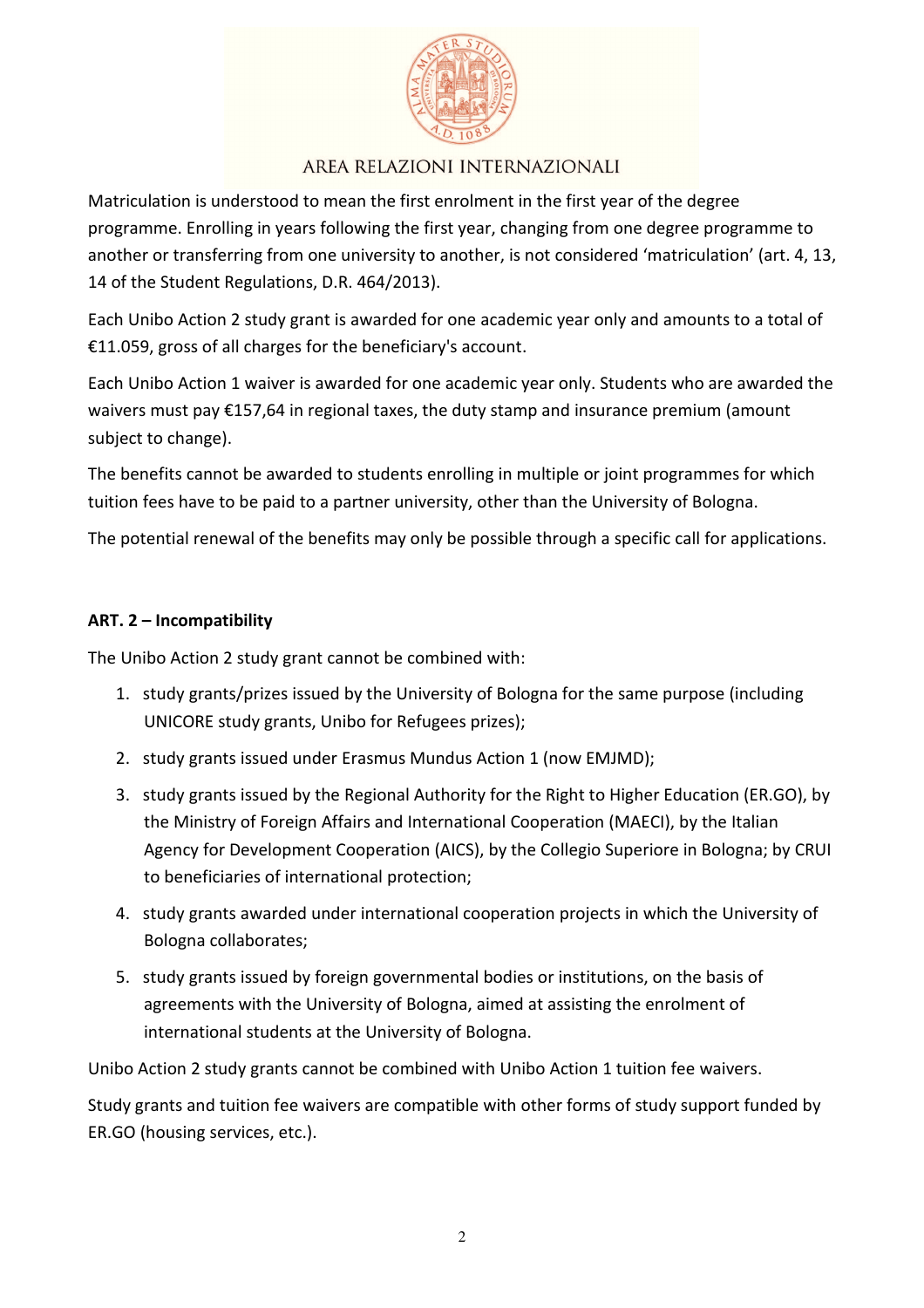

### **ART. 3 – Admission requirements**

Application is open exclusively to candidates who:

- 1. possess qualifications valid for admission to the chosen First or Single Cycle degree programme issued by an institution outside of the Italian education system or in an Italian institute outside Italy, after at least two years of attendance. If the qualification for admission is a one-year diploma, the prior qualification will be considered too. Qualifications issued by institutions of the Republic of San Marino do not satisfy this condition. The applicant's citizenship is not considered;
- 2. meet the admission requirements for the chosen degree programme or will meet such requirements at the time of matriculation;
- 3. are not current students at the University of Bologna for First, Single or Second Cycle degree programmes. Important! It should be noted that those whose student career (First, Single or Second Cycle degree programme) ended after A.Y. 2020-21 for any reason are considered students. Withdrawals from studies must have been completed (with the duty stamp payment) before the publication of this call;
- 4. have not already benefited from the Unibo Action 2 study grant or from the Unibo Action 1 waiver;
- 5. are not 30 years or older as of the deadline of this call.

#### **ART. 4 - Award criteria**

These study grants and waivers are awarded on the basis of SAT (Scholastic Assessment Test) test results: the sections "Evidence-Based reading and Writing" and "Maths" must be included.

Tests must have been taken after 29 April 2017, otherwise they won't be considered.

The minimum SAT score required is 950, considering the sum of the two sections ("Evidence-Based Reading and Writing Section" and "Maths").

Candidates holding a score lower than the minimum required will not be admitted to the selection.

**PLEASE NOTE: for all awardees, payment of the Unibo Action 2 study grant is dependent upon effective admission and matriculation in the chosen degree programme or in another First/Single Cycle degree programme (i.e., candidates must pay the first instalment of the tuition fees before they receive the first instalment of the grant), and the possession of the maintenance requirements established in art. 8.**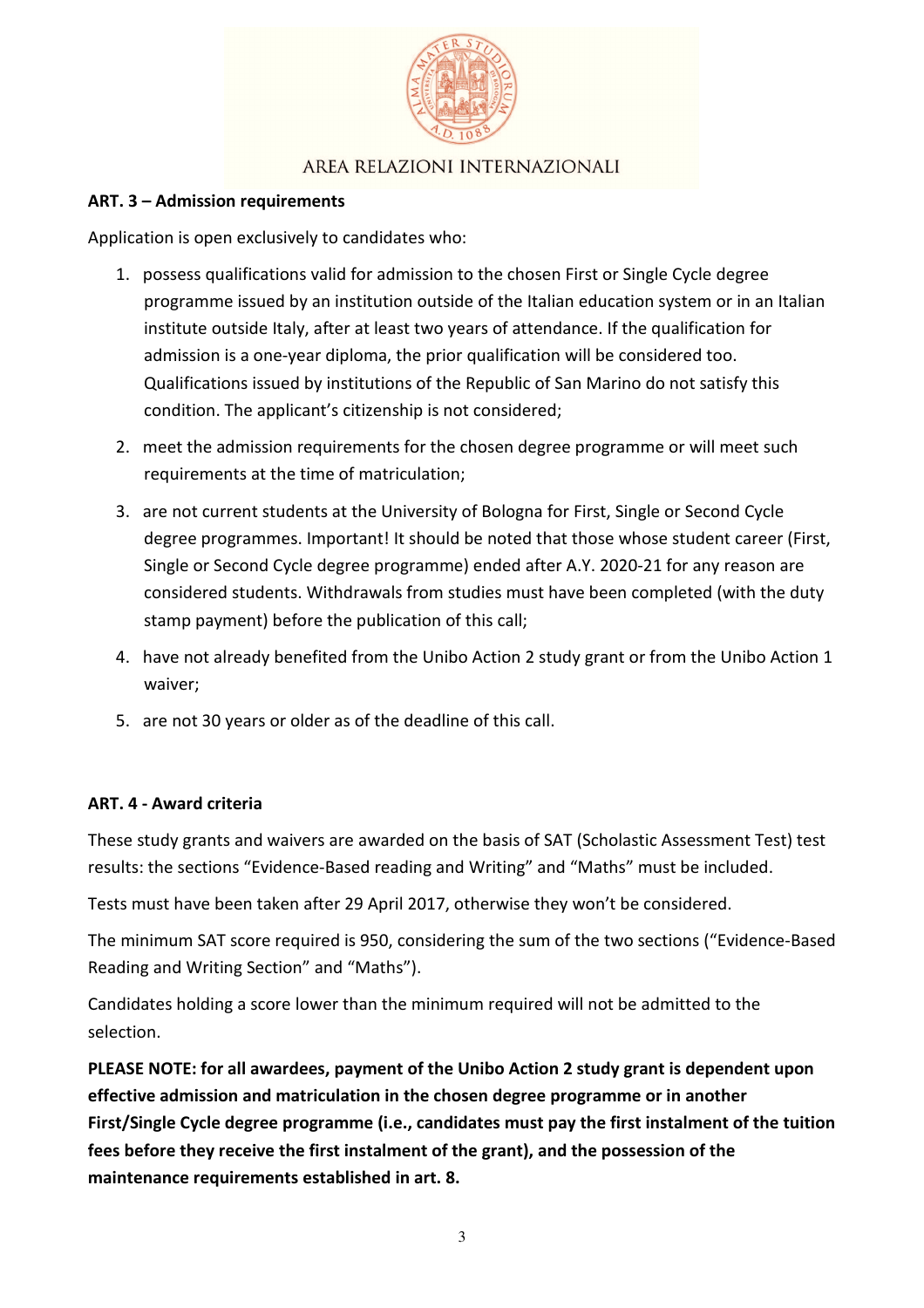

### **ART. 5 – Application submission: terms and methods**

Applications must be submitted **from 24 February 2022 at 12.00 CET to 29 April 2022 at 12.00 CEST,** exclusively through Studenti Online (www.studenti.unibo.it).

Anyone wishing to submit an application must:

- 1. register on studenti.unibo.it if not already in possession of a Unibo username and password (institutional credentials). To do so:
	- a. connect to studenti.unibo.it, access the "Register" section, and register;
	- b. fill in all the mandatory fields (foreign students not in possession of an Italian tax code number should go to the "International students registration" section) and follow the instructions to create a Unibo username and password. Important! The personal details of individuals registering on the site must correspond exactly to those indicated on their passport or identity card;
	- c. following the first access, the PUK code must be replaced with a personal password. It is important to remember and keep your Unibo username and password for the entire duration of your career, as they will be required every time you access your personal profile on studenti.unibo.it;
- 2. log in to studenti.unibo.it, entering your Unibo username and password, and click "Calls";
- 3. select "Bando Unibo Azione 1&2 SAT/Unibo Action 1&2 SAT Call"; only students in possession of the requirements specified in article 3, points 3 and 5 of this call will be able to fill in the application online;
- 4. check their contact information;
- 5. enter all required details;
- 6. upload all required documents in pdf format.

For assistance or guidance when filling in the online application, students can contact the Studenti Online Help Desk, telephone n° +39 0512080301, from Monday to Friday from 09.00 to 13.00 and from 14.00 to 17.00 (CET), or send an e-mail to help.studentionline@unibo.it.

Important! The application will be deemed valid only if the student completes the above procedure correctly. Applications cannot be submitted on paper, by fax or by e-mail.

### **Applicants must attach the following documents to their application, under penalty of nullity:**

1. a copy of their currently valid passport. EU citizens can attach copy of their identity document;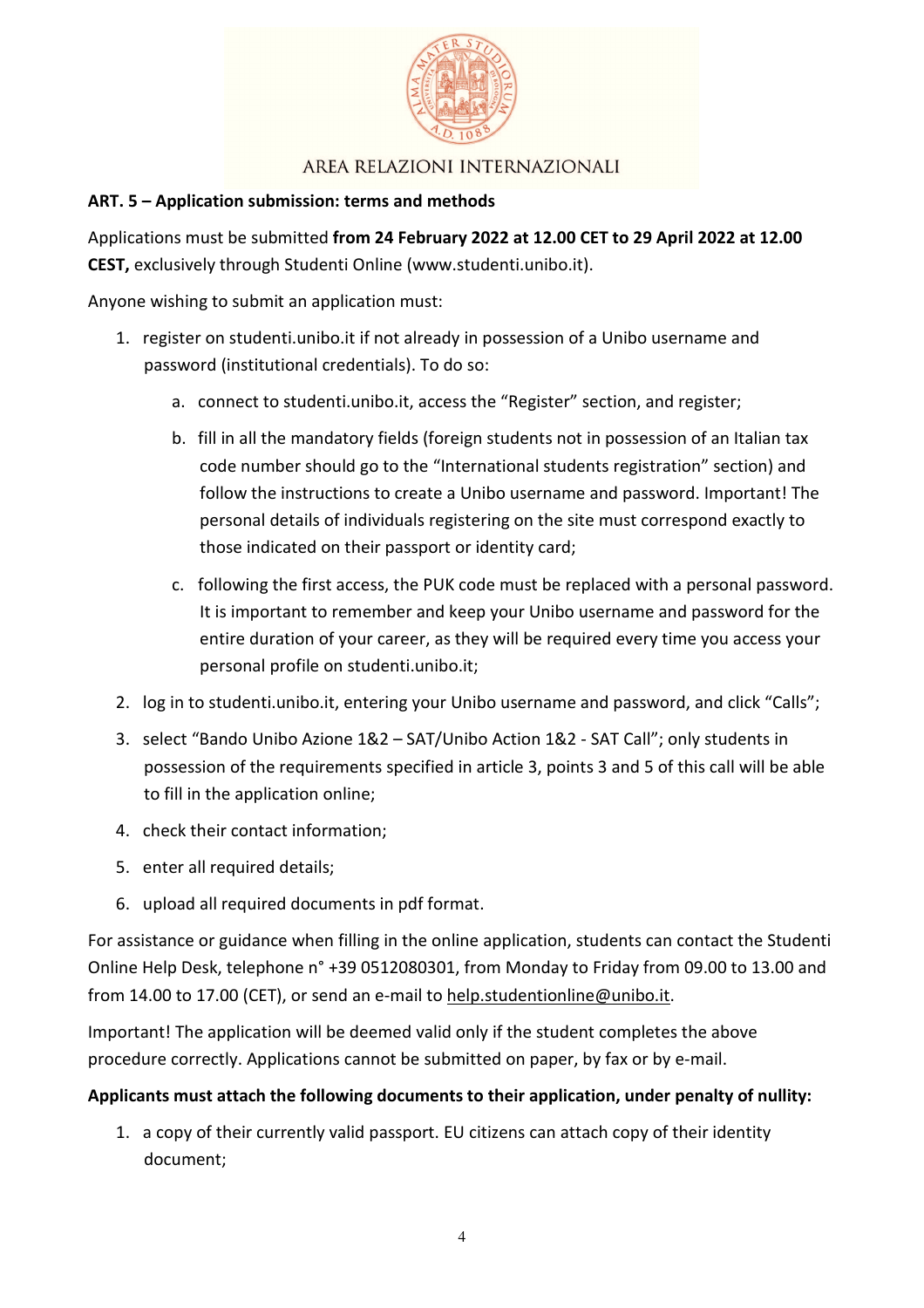

2. a copy of their unofficial SAT test score report. SAT must include the sections "Evidence-Based reading and Writing" e "Maths";

**In addition, applicants must also send their official SAT score reports through CollegeBoard. The official scores must be received by the University of Bologna no later than 29 April 2022. Official scores received after this deadline will not be considered. The recipient code of the University of Bologna, in order to send official score reports, is 6993.**

3. a certificate confirming the qualifications required for admission to the chosen degree programme, and the school report cards of the last two years.

Students who have not completed their qualifications by the application submission deadline may present a certificate of registration to the current school year and the school report cards of the previous school year. The benefits will only be awarded upon completion of the qualification prior to matriculation in A.Y. 2022-23.

All documents presented by applicants must be in Italian, English, French or Spanish.

All documents in any other language must be supported by a translation into English or Italian on plain (non-letterhead) paper. The translation may be done directly by the candidate.

The submission of the translated documents only is not enough; they must always be accompanied by the original documents.

Applications that are not properly filled in or complete with all the required documents will not be accepted.

In this phase, it is not necessary to submit an official (sworn/certified) translation into Italian, or documents confirming the authenticity or concerning the value of the study qualification.

# **ART. 6 – Establishment and approval of the list of applicants, application of preferences in the event of equal evaluations**

Candidate rankings are drawn up by a special board and are approved by decree from the Director. The rankings are organised in decreasing order of points. For equal points, preference will be given to the younger candidate.

According to the order of the ranking, winners will be assigned Unibo Action 2 study grants until all the grants are used up. Next, winners in the subsequent positions will be assigned Unibo Action 1 tuition fee waivers, until the entire budget established by art. 1 is used up. It is not possible to receive both benefits.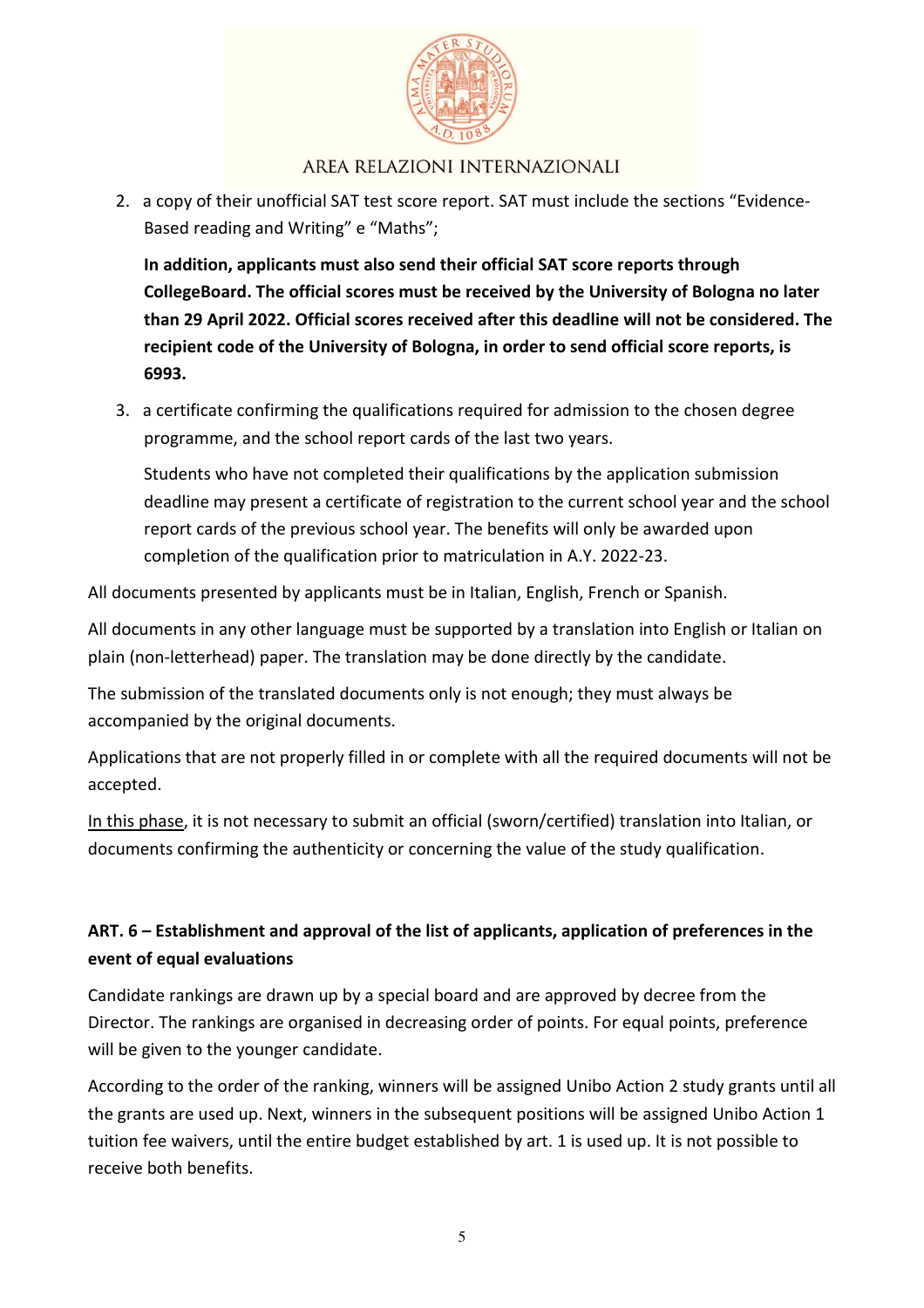

Waivers are awarded for the degree programme chosen by the student on the basis of the maximum tuition fee amounts ("contribuiti omnicomprensivi annuali").

The rankings will be published on www.studenti.unibo.it

### **ART. 7 – Acceptance**

Winners will be notified of the awarding of the Unibo Action 2 study grant or the Unibo Action 1 waiver by e-mail.

In order to confirm acceptance of the Unibo Action 2 study grant or the Unibo Action 1 waiver, assignees must send an e-mail to internationaldesk@unibo.it no later than 10 days from the award notification sending date, under penalty of loss of the grant or waiver.

Awardees must state their full acceptance without reserve of the Unibo Action 2 study grant or the Unibo Action 1 waiver, according to the conditions established in the call for applications. In this statement, they must expressly confirm, under their own full responsibility, that they do not fall within any of the conditions of incompatibility established in article 2 of this call for applications. They shall also notify the university of any changes to the declared information which may arise during the year.

### **ART. 8 – Unibo Action 2 study grants: payment methods and maintenance requirements**

Study grants will be paid in 3 instalments. Payment procedures will start in October\* (or upon completion of the student's matriculation, whichever is later), March and July and they will last 60 days.

**The payment of the first instalment**, of €3.500 (gross of all charges for the beneficiary's account), is dependent on the student's effective admission and matriculation in the chosen degree programme, or in another First/Single Cycle degree programme. It is also subject to the delivery of the specific forms, duly filled in, provided to the student by the International Desk. In order to be admitted and to matriculate, the student must comply with applicable provisions and deadlines, including the enrolment regulations established by the Memorandum issued by the Ministry for Universities and Research concerning foreign students' access to university degree programmes.

**The payment of the second instalment** of €3.500 (gross of all fees to be paid by the beneficiary), is subject to the acquisition of the credits listed in the following table, by **20 February 2023:**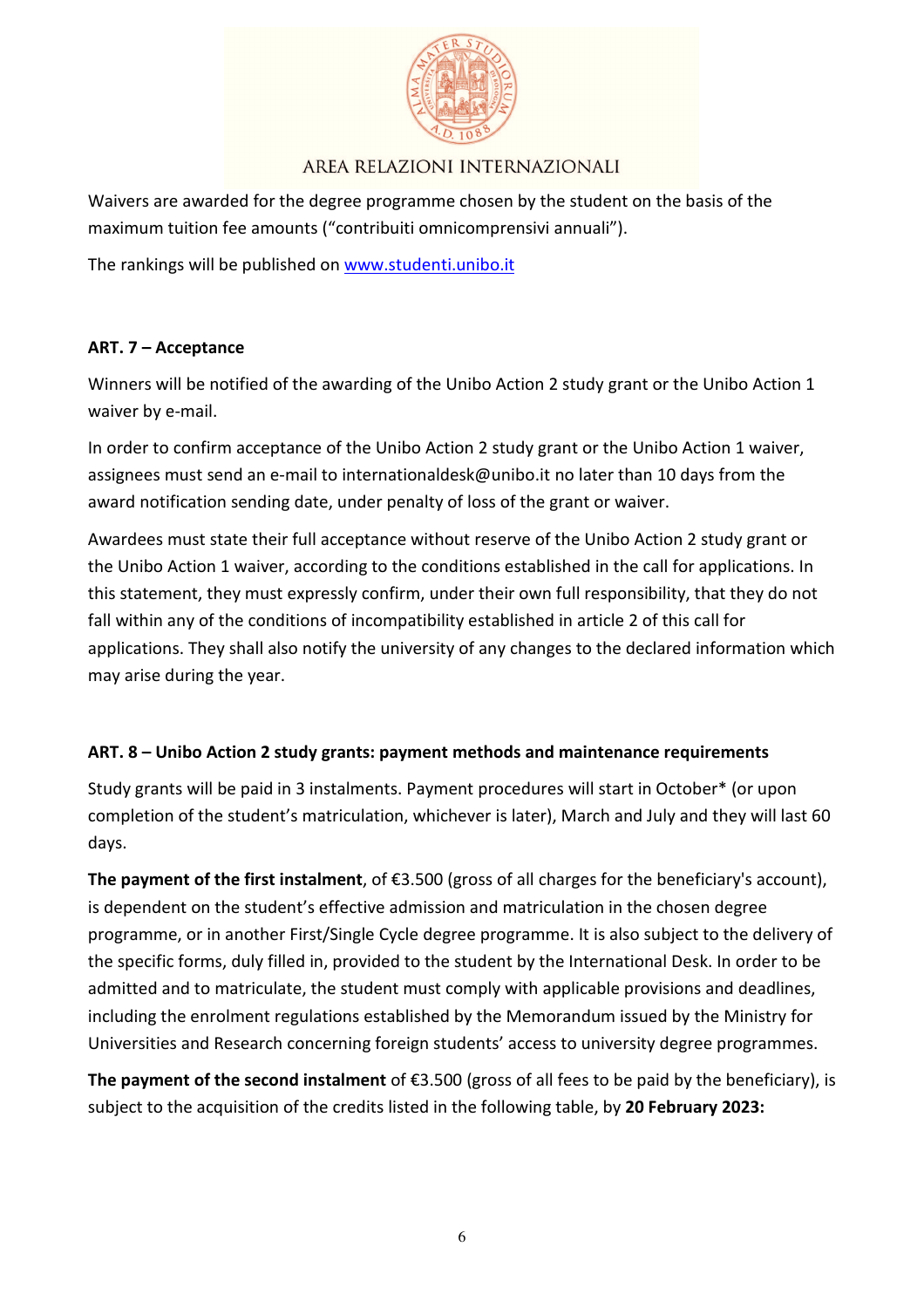

| First enrolment A.Y. | <b>CFU (ECTS) number</b><br>for 1st Cycle D.P. | <b>CFU (ECTS) number</b><br>for Single Cycle D.P. |
|----------------------|------------------------------------------------|---------------------------------------------------|
| 2022-23              | 10                                             | 10                                                |
| $2021 - 22*$         | 60                                             | 60                                                |
| $2020 - 21*$         | 110                                            | 110                                               |

(\*) reference A.Y. in case of a shortened programme (abbreviazione di corso).

**The payment of the third instalment** of €4.059 (gross of all fees to be paid by the beneficiary), is subject to the acquisition of the credits listed in the following table, by **15 July 2023:** 

| <b>First enrolment</b><br><b>A.Y.</b> | CFU (ECTS) number<br>for 1 <sup>st</sup> Cycle D.P. | <b>CFU (ECTS) number</b><br>for Single Cycle D.P. |
|---------------------------------------|-----------------------------------------------------|---------------------------------------------------|
| 2022-23                               | 40                                                  | 40                                                |
| 2021-22*                              | 90                                                  | 90                                                |
| 2020-21*                              | 140 or graduation<br>within the A.Y.                | 140                                               |

(\*) reference A.Y. in case of shortened programme (abbreviazione di corso)

Students who have not met the requirements to obtain the payment of the second instalment by 20 February 2023, but who meet the requirements for the payment of the third instalment, shall also receive the second instalment. The payment procedure will start in July.

Credits accrued during A.Y. 2022-23 must be earned at the University of Bologna (art. 16 University teaching regulations) or at other universities, within University of Bologna mobility programmes, and must be recognized. Payment procedures will start only after the completion of credit recognition processes.

In case of matriculation in a shortened programme (abbreviazione di corso), credits accrued previously are taken into account only if recognized under the present degree programme; the A.Y. of first enrolment will be calculated according to the year of enrolment during A.Y. 2022-23.

Unrecognized credits accrued in single course units, credits related to additional learning requirements (OFA), credits accrued attending Italian Language Courses at the University Language Centre (CLA) or any other credits which cannot be applied to the qualification will not be taken into account.

Study grants are paid via bank transfer to an Italian bank account or prepaid credit card with an IBAN registered or co-registered to the student-beneficiary.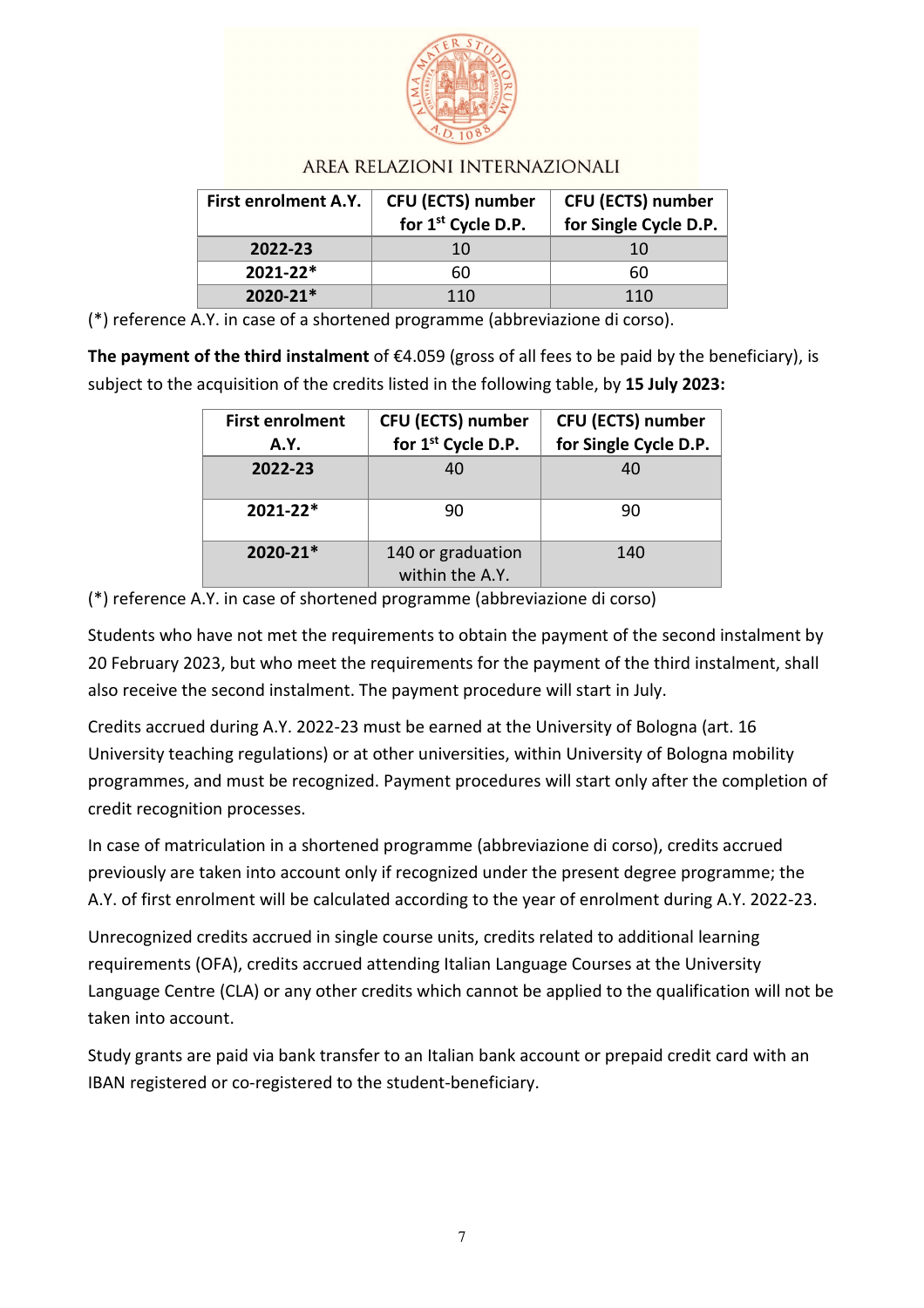

## **ART. 9 - Unibo Action 1 tuition fee waivers: allocation methods**

Waivers are awarded for the degree programme selected by the student and specified in the application.

If the candidate changes his/her degree programme upon matriculation, the waiver will remain unchanged (i.e., the same as the tuition established for the degree programme specified in the application). The candidate will be bound to pay the difference if tuition fees for the degree programme chosen upon matriculation are higher. Candidates may be awarded the full tuition waiver if the budget is available. Budget availability will be checked after 30 November 2022.

The International Desk must be notified of any degree programme changes via e-mail (internationaldesk@unibo.it) by 30 November 2022.

Tuition fee amounts can be found on the website: www.unibo.it/tuitionfees

### **ART. 10 – Withdrawal**

Applicants may withdraw by sending an e-mail to internationaldesk@unibo.it.

In case of withdrawals received by 15 July 2022, newly-available grants and waivers will be allocated to the next suitable candidates in the ranking. The acceptance of a Unibo Action 2 study grant by winners who were already awarded a Unibo Action 1 tuition fee waiver shall imply automatic withdrawal of the waiver.

### **ART. 11 – Information notice concerning data processing**

Personal data collected are processed as described in the "Informativa per i partecipanti a concorsi e selezioni banditi dall'Ateneo" available (in Italian) at: www.unibo.it/privacy

The information is published in compliance with artt. 13 and 14 of Regulation (EU) 2016/679 (GDPR).

The Administration reserves the right to verify the truth of the information provided. Without prejudice to the penal sanctions of article 76 of Italian Presidential Decree no. 445/2000, in the event of fraudulent information being discovered as a result of such verification the applicant will forfeit the right to the benefit.

### **International Desk**

For information please contact the International Desk of the Alma Mater Studiorum – University of Bologna, Via Filippo Re 4, 40126 Bologna